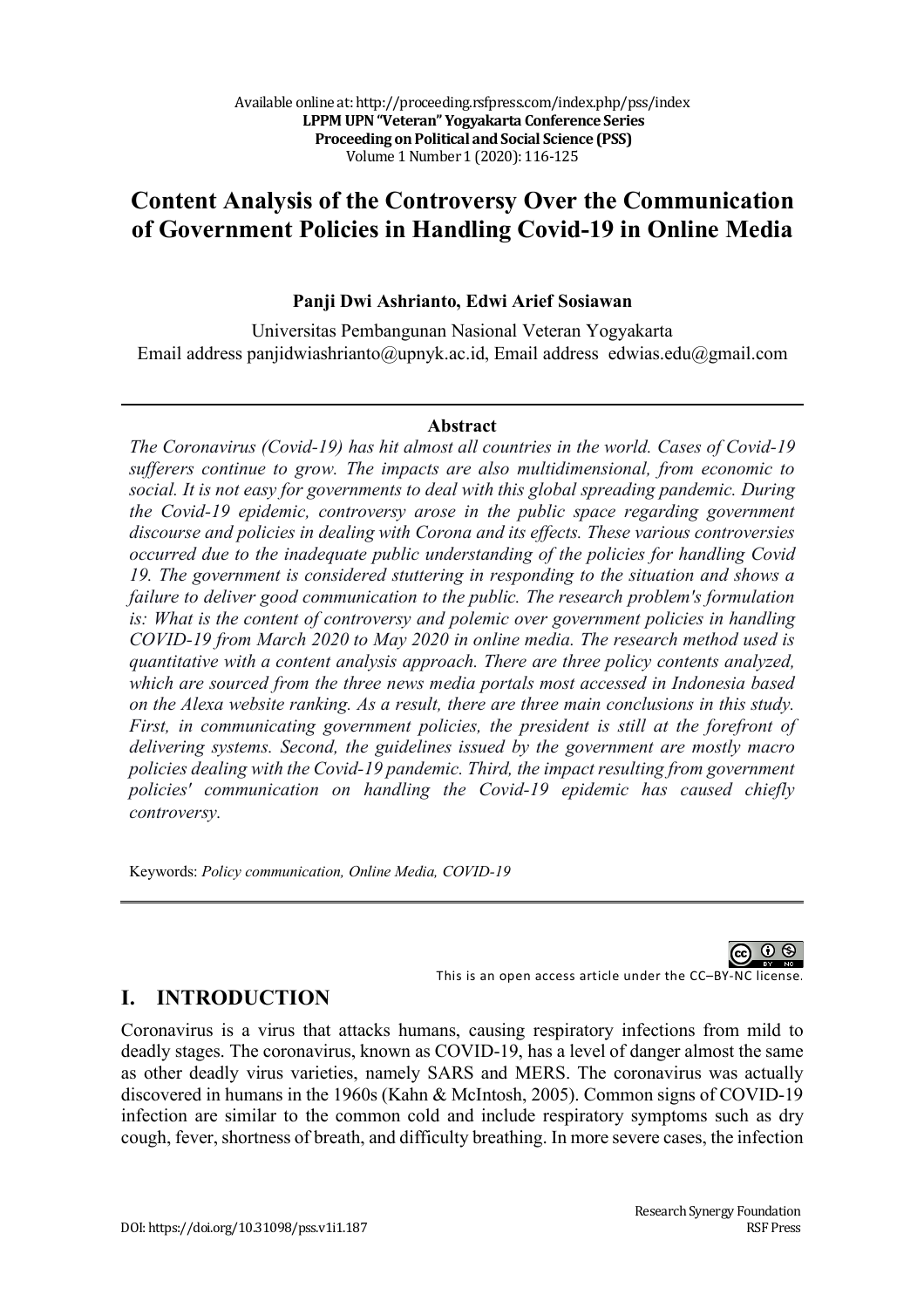can lead to pneumonia, acute respiratory syndrome, kidney failure, and death. The COVID-19 infection is spread from one person to another through droplets produced from an infected person's respiratory system, generally when coughing or sneezing. According to data, the time from exposure or incubation to the onset of symptoms is between two and 14 days.

The first coronavirus outbreak occurred in Wuhan, Hubei Province, China, in December 2019. Three months after the COVID-19 outbreak in Wuhan, China, the World Health Organization (WHO) officially declared a pandemic on March 11, 2020. Countries experiencing The largest number of cases are China, Iran, Italy, and the Republic of Korea. However, the United States ranks eighth, currently, with fewer than 2,000 confirmed cases. A positive case of COVID-19 in Indonesia was first detected on March 2, 2020, when two people were confirmed to be infected by a Japanese national. As of April 24, 2020, 8,211 positive cases of COVID-19 have been confirmed with 1,002 recovered cases and 689 cases of death (Dipna Videlia Putsanra, 2020). The COVID-19 incident in Indonesia was conveyed directly by President Ri Joko Widodo on March 2, 2020, which surprised various parties because previously, it was estimated that COVID-19 was relatively unlikely to infect Indonesia.

Since the first case of transmission of Japanese nationals to Indonesian citizens in Jakarta, the government has immediately taken steps to anticipate by issuing various policies such as social distances and physical distances, emphasizing that all learning and work activities should start at home (WFH). Besides, the system took as a recommendation for the public to avoid activities in the crowd, including in worship and carrying out rapid tests.

# **II. LITERATURE REVIEW**

Although sharing policies that have taken are preventive and curative in handling COVID-19, several violations still occur in the community, such as several offices even asking their employees to continue working in offices or companies. Violations of several people under surveillance do not want to carry out quarantine, as well as a flight of suspected Covid-19 patients who have fled the hospital. For example, one case occurred because the patient wanted to go home first, indicating that the government's policies were still not taken seriously by some people.

Not only violations of government policies but several government policies have also caused polemics and controversy. Some of the disputes related to worship restrictions, especially in prayer, gather many people, causing religious leaders and religious community organizations to step into back-up—government policy. The next controversy is the proposal for the imposition of a civil emergency through a Government Regulation instead of Law (PERPPU) for violations of social distances, which changes with the enactment of Large-Scale Social Restrictions (PSBB). The PSBB itself has also drawn controversy because it predicted that in the long term, it could slow down economic production activities and kill the economy of specific community groups such as online motorcycle taxi drivers, market traders, and restaurants. PSBB is also considered capable of reducing the production volume of imported goods to disrupt the level of activity and demand for the economy as a whole.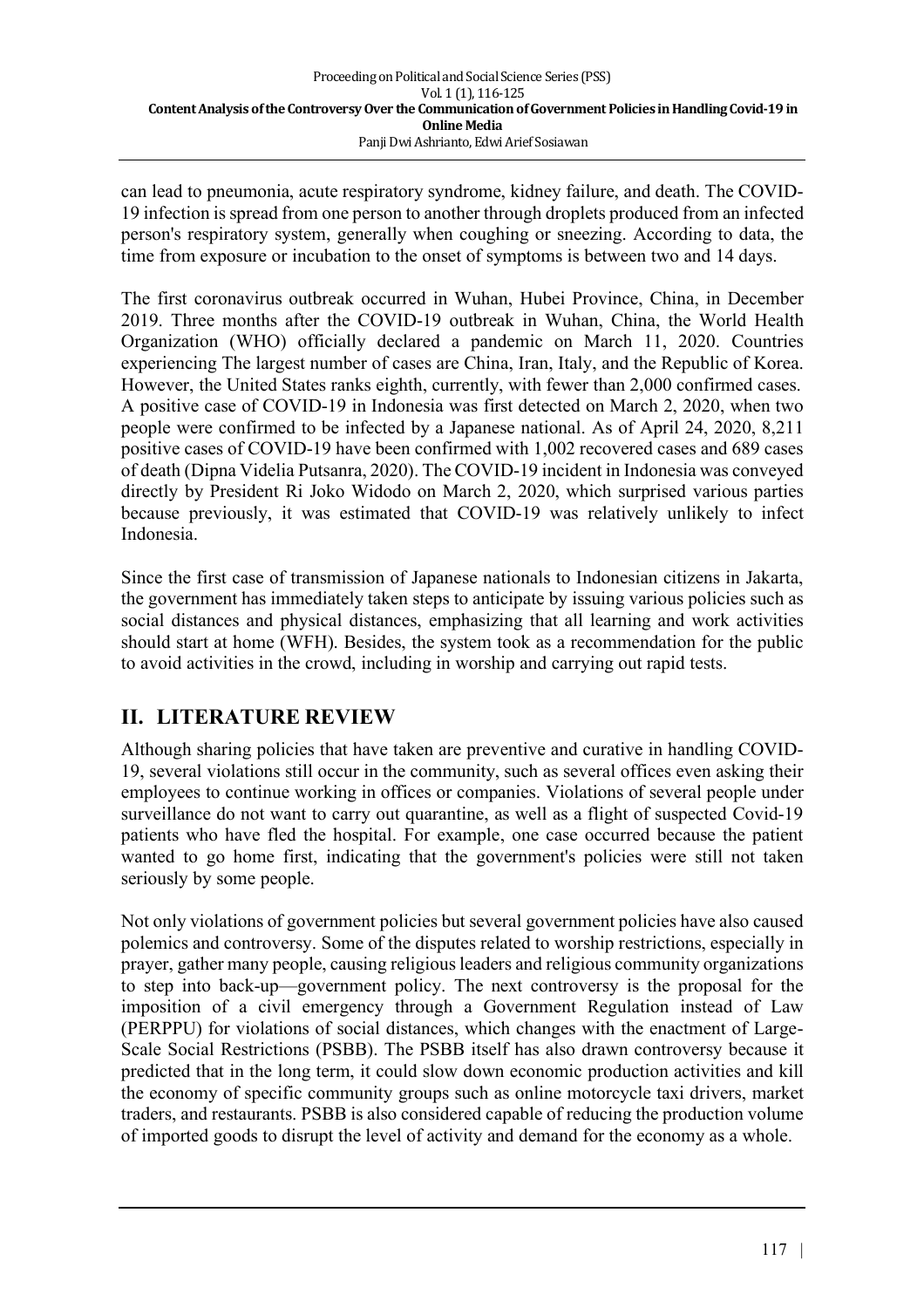Not only does it stop there, but the controversy also arises because several Regional Heads who issue local policies deemed not coordinating and synergizing with central government policies that are feared of not optimal movements in preventing COVID-19. The final controversy is the policy of releasing prisoners who have entered the assimilation stage not to cause transmission and spread of COVID-19 in prisons (LAPAS). The polemic that occurs from this policy is because there are no facts that show prisoners are exposed to the coronavirus. Another polemic is the suspicion that the system will release suspects in corruption cases and protect influential corruptors' interests. Meanwhile, there was anxiety within the community due to fears of increasing crimes being repeated by prisoners. freed child and adult prisoners numbered between 30,000 and 35,000

These various controversies occurred due to the inadequate public understanding of the policies for handling Covid 19. The government is considered stuttering in responding to the situation and shows a failure to deliver good communication to the public. Related to the communication strategy for handling this pandemic situation, there have been a series of sporadic efforts or not integrated into the community. Governments often adopt overlapping policies that confuse the public.

Based on the facts and delivery that the controversy and polemic of government policies on the threat and spread of the coronavirus above become the basis for conducting research topics that will formulate the problem: "What is the content of controversy and polemic of government policies in handling COVID-19 during the period from March 2020 to May 2020 on online media? "

This research was appointed because it still has novelty values and is directly related to society's interests and situation. Besides that, research is also of practical value because it will benefit its results and is more oriented towards scientific facts and put aside political problems.

The purpose of this study is to determine the tendency of the content of controversies and polemics related to government policies in handling COVID 19

# **III. RESEARCH METHODOLOGY**

### **III.1. Public Policy Theory**

Government policy or public policy results from intensive interaction between policymaking actors based on a phenomenon that must be found a solution. Alternatively, in practical language, public policy is the government's process of translating their political vision into programs and actions to produce the desired change results in the real world (Peters, 2015). Meanwhile, Ealau and Pewitt (Ealau & Pewitt, 1973) define policies as applicable regulations characterized by consistent and repetitive behavior either from those who make or implement the policy. In line with the previous understanding, according to Edi (Suharto, 2014), the policy is a provision that contains principles to direct a planned and consistent way of acting in achieving specific goals.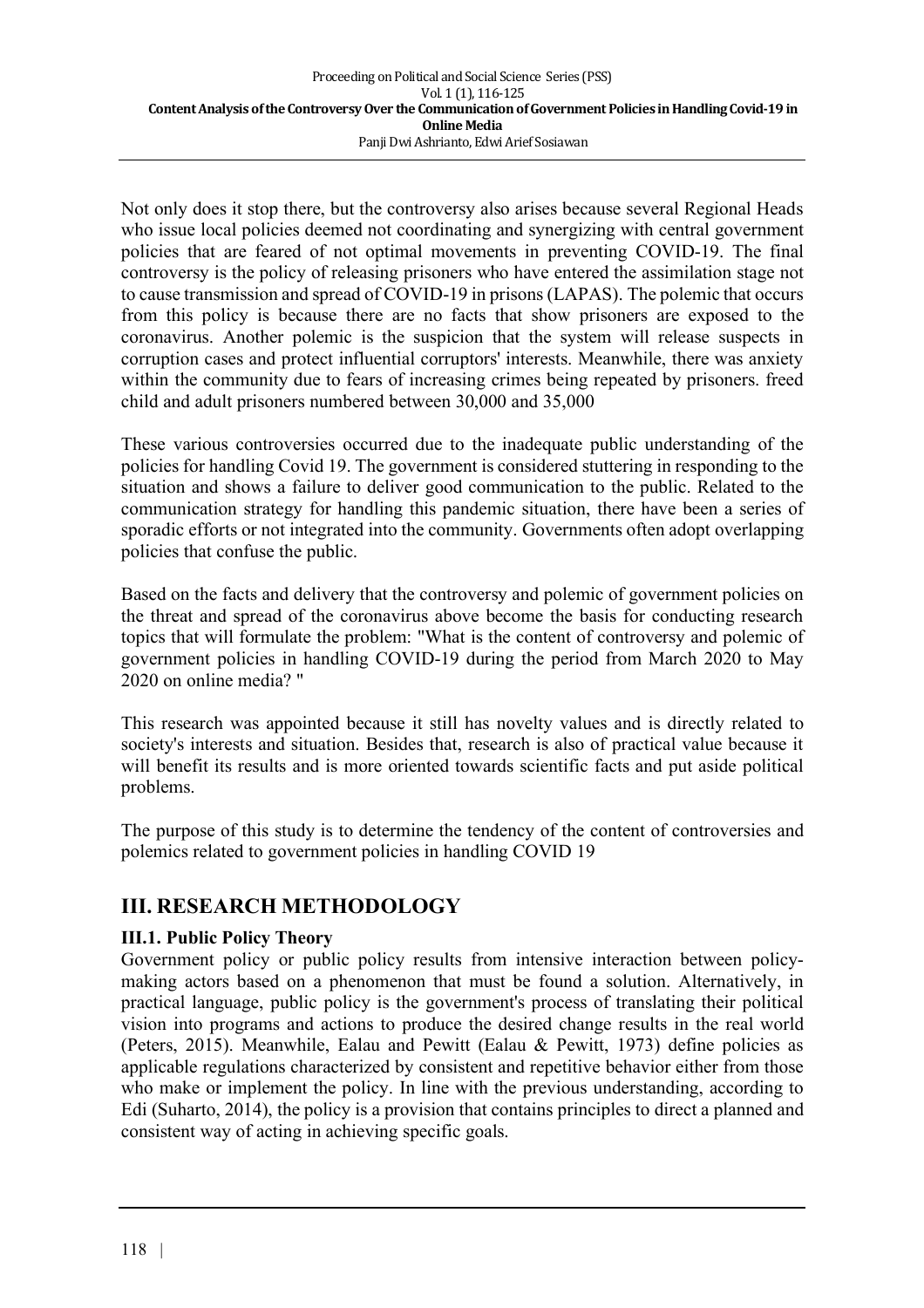Public Policymaking itself can be characterized as a dynamic, complex, and interactive system. Public problems are identified and resolved by creating new public policies to reform old public policies. To produce public Policy, it involves three important elements, namely policy actors, public policy, and the policy environment (William N. Dunn, 2003). Meanwhile, the criteria for good public policy are based on; Identification of social order; Diagnosing problems, Identifying the right agency for an action, Providing consideration and assessment of policy options to be taken, Implementing and enforcing organizational change, and evaluating policies.

According to William Dunn in Winarno (Winarno, 2007), the stages in public Policymaking consist of five stages, namely Agenda setting / Agenda Formulation, Policy Formulation, Policy Adoption, Policy Implementation, and Policy Evaluation.

Public policy results generally consist of three types of public policies: Public Macro / general Policy; constitutes a fundamental policy and generally forms part of the binding ideology and legislation. Meso Public Policy; Medium-sized policies or better known as implementation explanations and Micro Public Policies, is a policy that regulates the implementation or implementation of public policies on it (S. & Tangkilisan, 2003).

### **II.2.Communication Policy**

Communication is a publicly resolved policy, such as in hearings, debates, newspaper and magazine editorial pages, radio, and talk shows. Communication is a subject of public policy, especially in the laws and regulations conveyed in speeches, mass media, and telecommunications. On the other hand, communication is an object of policy, as witnessed by the government and non-governmental organizations' efforts to provide information and educate various publics about problems in society.

Emphasis on the importance of communication with the public policy stated by Irish (Young, 2002), that organizing and public involvement can be done when people communicate with themselves about their needs, problems, and creative ideas to solve their problems. Democratic public legitimacy and public policy generally depend on sensitivity in the communication process carried out by state institutions. The moral strength of the communication process and its relationship to public policy requires that both be inclusive. Information that is useful in the public policy process has four main characteristics: helping solve problems is action-oriented, has consequences, and is publicly accessible (Robert T. Craig, 2000).

Apart from having the four characteristics mentioned above, public policy communication must make information understandable in a particular context in public policy communication. The context referred to here means that a two-way transaction that is carried out between the government's framework and its political environment must be able to synergize and the community uses shared expectations to produce and interpret information effectively. The presenter, in this case, the government and the recipient of the information, is that the public must share knowledge about expectations if the policy document (or policy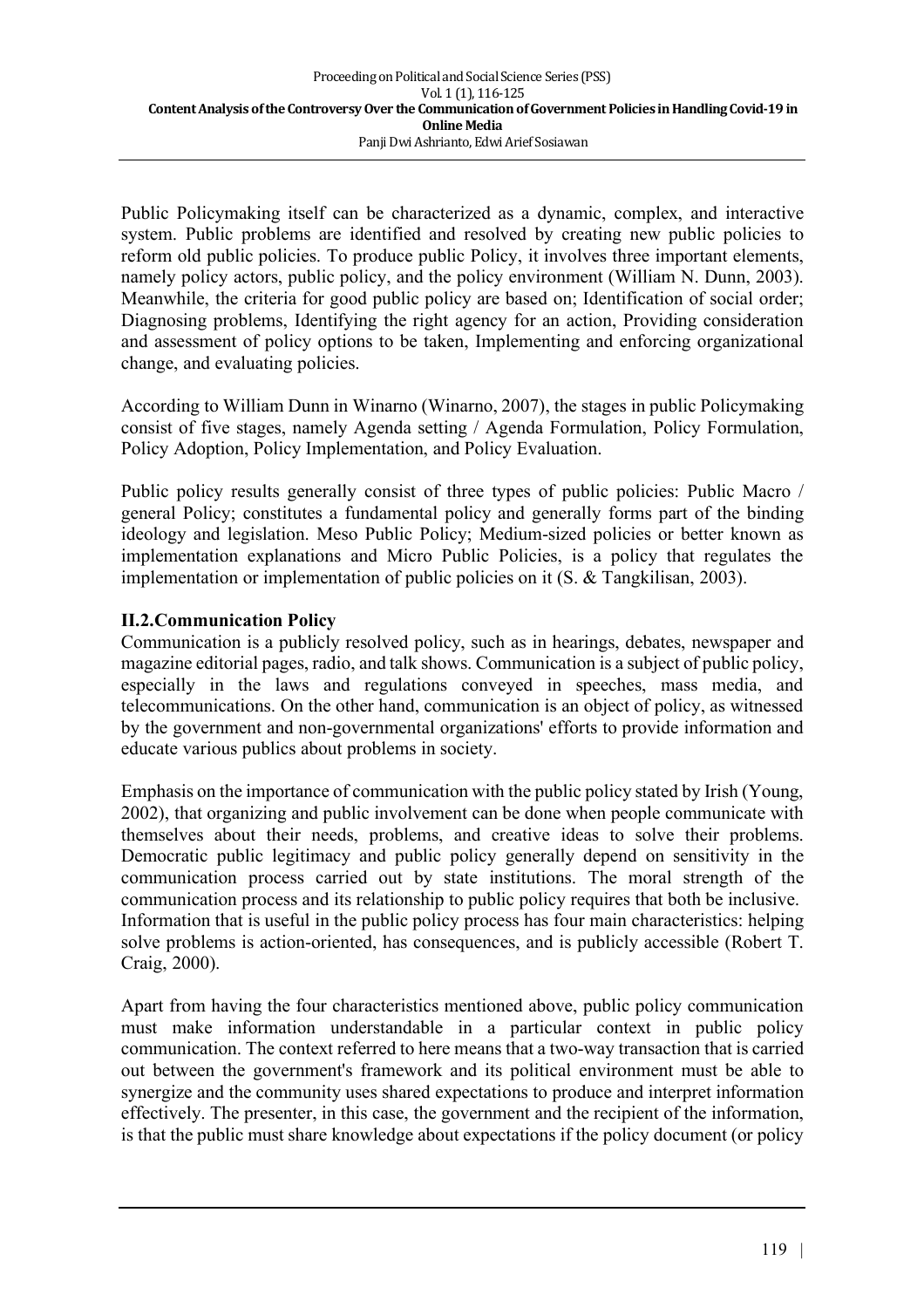talks) is to achieve its objectives. Public policy communication has the principle that the information conveyed can be useful and oriented not on how much is known by the government, but on how much is known by the public (Fisher, 1984).

Related to public policy communication, this is part of government communication, which has several principle concepts in its implementation, namely; Communication rights, recognized, government communication is about policy and organization, active communication, and communication reflects the policy phase (Vincent Price, 1992).

# **IV. FINDING AND DISCUSSION**

.

This research's object is the government policy news for handling COVID-19, which has been circulating on online media from March 2020 to May 2020. The reason for choosing the periodization is because that month is the starting point for the COVID-19 Pandemic in Indonesia and its estimated stability. Handling COVID-19 by the government through policies that have been implemented. According to the Alexa ranking site, the selected online media were the three most accessed news portals: Kompas.com, CNN Indonesia, and Kumparan. There are three policy issues analyzed during this period, namely the Perppu corona, a Government Regulation instead of Law (Perppu) Number 1 of 2020 concerning "State Financial Policy and Financial System Stability for Handling the COVID-19 Pandemic, the implementation of PSBB and prohibition of going home.

This study uses quantitative methods with content analysis techniques, which are scientific analysis of the content of communication messages, which includes (1) sign classification, (2) using criteria as the basis for classification, (3) using specific analytical techniques as predictors (Setiawan, 1989).

Quantitative content analysis has different characteristics and research steps from other quantitative research. The steps of content analysis research determine the concept, what you want to see, and research. After that, the researchers determined the technique. Processes and procedures in measuring the concept that you want to see empirically (operationalization). This concept is later derived into units that can be seen and observed empirically (Eriyanto, 2011).

A total of 604 news related to 3 policy issues for handling Covid 19 were taken from March to May 2020 from 3 online media. The news was further investigated using the analysis unit and the categories which have been prepared as indicated in the table:

| NO | <b>ANALYSIS UNIT</b>             | <b>CATEGORIZATION</b>                                                     |
|----|----------------------------------|---------------------------------------------------------------------------|
|    | Type of policy submitted         | 1. Macro public policy<br>2. Meso public policy<br>3. Micro public policy |
|    | <b>Contents Message Policies</b> | 1. Prevention<br>2. Handling                                              |

Table 1. Units Of Analysis And Categorization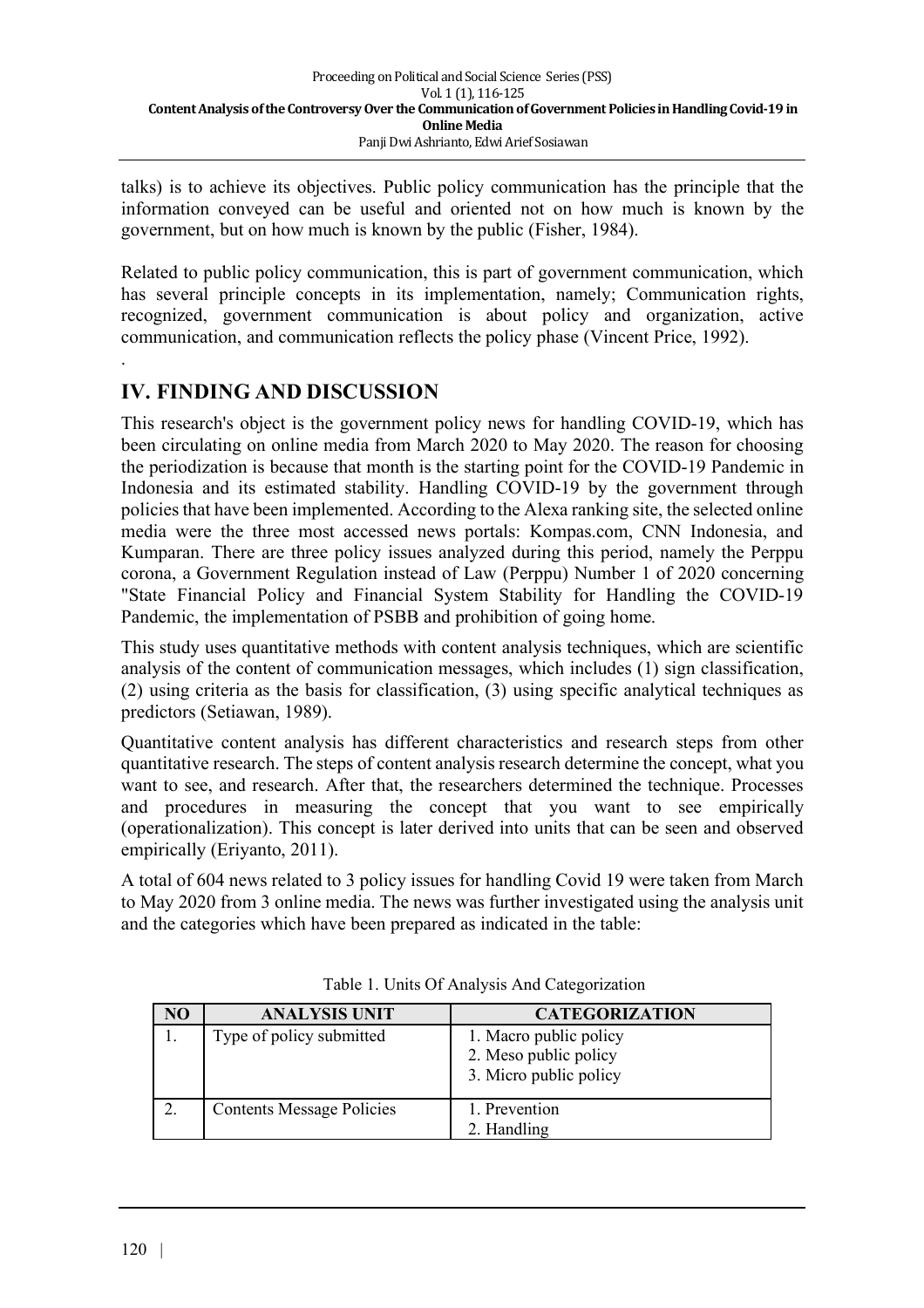#### Proceeding on Political and Social Science Series (PSS) Vol. 1 (1), 116-125 Content Analysis of the Controversy Over the Communication of Government Policies in Handling Covid-19 in **Online Media** Panji Dwi Ashrianto, Edwi Arief Sosiawan

|    |                                         | 3. Follow up                                                                                                                                                                                        |
|----|-----------------------------------------|-----------------------------------------------------------------------------------------------------------------------------------------------------------------------------------------------------|
| 3. | Policy Administer                       | President<br>$\mathbf{1}$<br>Minister<br>2 <sub>1</sub><br>3. The president's spokesman<br>Institutions appointed<br>$4_{\ldots}$<br>by<br>the<br>government<br>Governor<br>5<br>Regent/mayor<br>6. |
| 4. | <b>Types Of Communication</b><br>Policy | Active communication<br>2. Communication of the policy phase                                                                                                                                        |
| 5. | Policy impact                           | 1. Controversy<br>2. Discourse                                                                                                                                                                      |

### **IV.1. Type of Policy**

The content analysis carried out on government policies in handling COVID-19 covers three significant issues from March to May: the initial period of the spread of the COVID-19 outbreak in Indonesia.Since the first case was announced, the Indonesian Government has tried to prepare various steps and policies to deal with and prevent the spread of Covid-19 from spreading.



Figure 1. Types of policies submitted

In the analysis unit of the types of policies presented, it can be seen that the policies regarding the Coronavirus Perppu and the determination of civil emergency and the PSBB are more macro in nature because they are related to the hierarchy of statutory regulations as regulated in Law Number 10 of 2004 (Nugroho, 2009). Whereas in the homecoming prohibition, the types of policies delivered are more meso in nature. The policies that prohibit going home are more of an appeal issued by the relevant ministries and regional heads.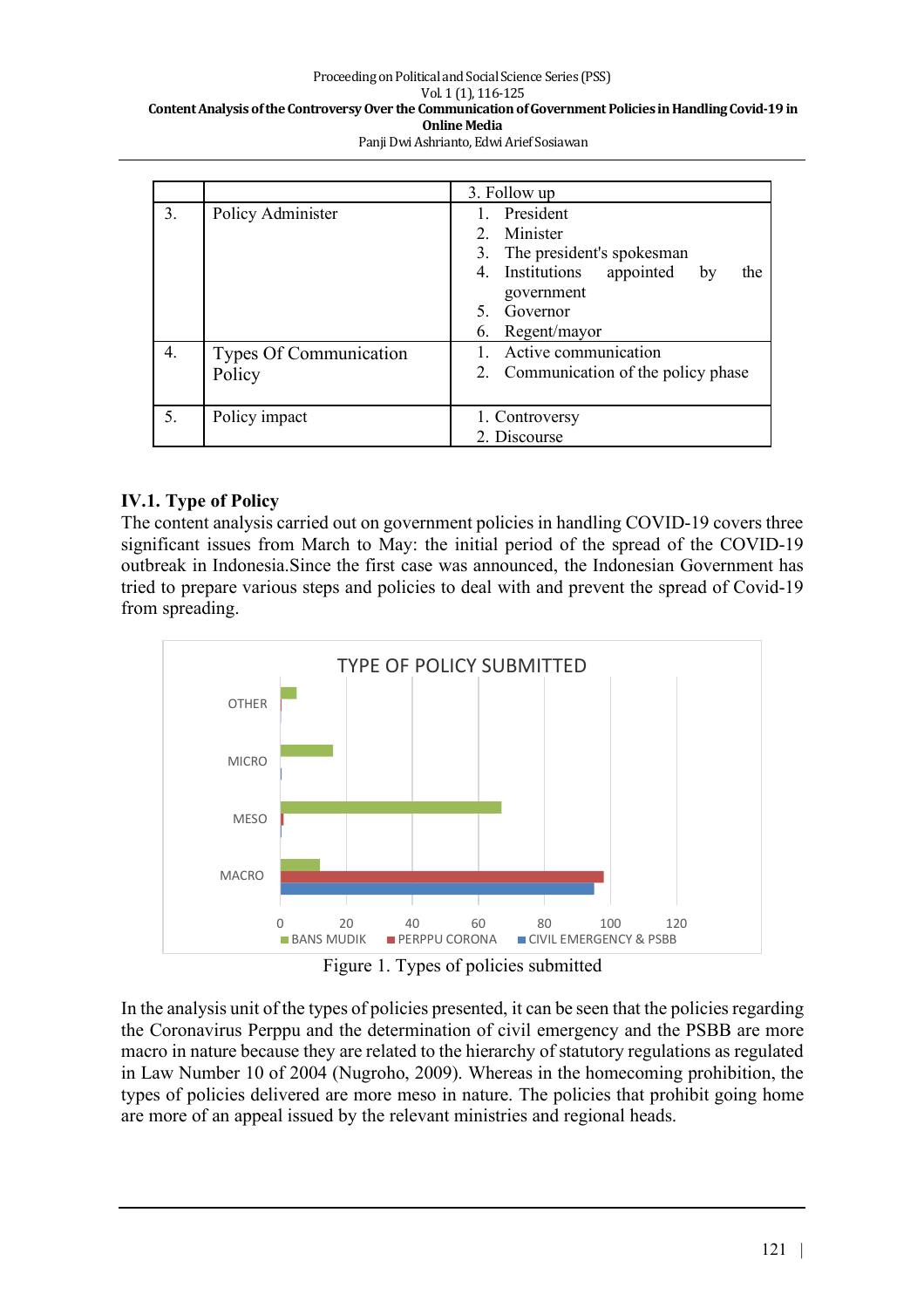### **IV.2. Contents Message Policies**



Figure 2. Contents Message Policies

In the Contents Message Policies unit analysis, the corona Perppu is a government policy issued to prevent and anticipate the threat of COVID-19, which endangers the National Economic and or Financial System Stability. Its impact can be mitigated or minimized. Policies related to handling COVID-19 are often found in reporting on the implementation of the civil emergency or PSBB and the ban on going home. This policy appeared in March when the government announced COVID-19 as a national disaster by emphasizing the social distancing aspect and May when entering Ramadan.

## **IV.3. Policy Administer**

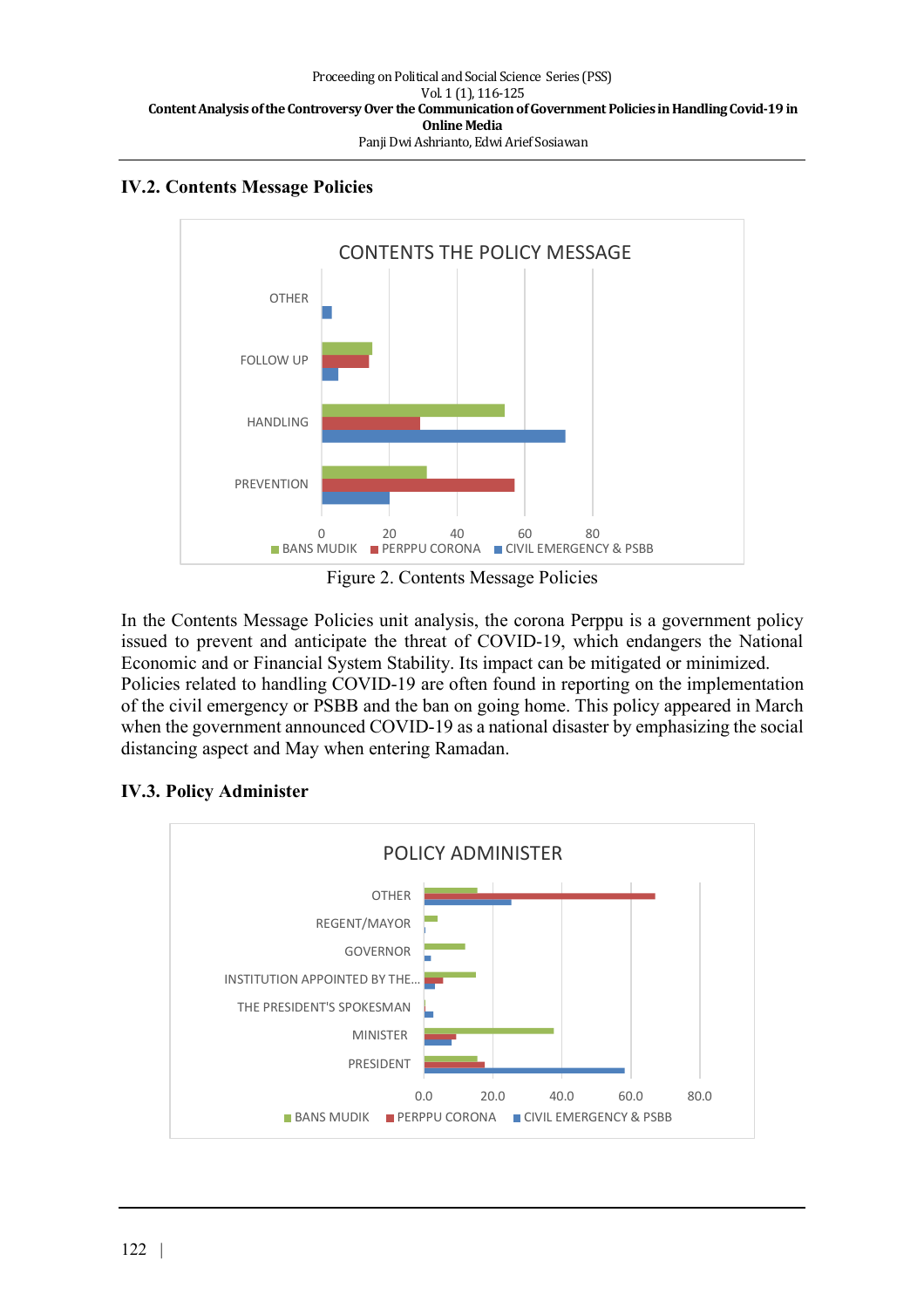### Figure 3. Policy Administer

Figure 3 shows that the most dominant speaker for policy delivery was the President, especially on the issues of civil emergency and the PSBB. They followed by the minister's submission of policies on the issue of prohibiting going home. Whereas in the corona perppu policy, many other parties were conveyed, including members of the people's representative council. This data shows that the President is still at the forefront of delivering government policies to the public, especially in strategic policies.

The policy that was most highlighted by the President was the implementation of a civil emergency to be combined with a public health emergency in the form of large-scale social restrictions (PSBB) where this policy generated polemic in the community. The President is the highest authority in implementing the central civil emergency status. In practice, the President is assisted by ministers, the TNI chief of staff, and the police chief.

However, the communication that the President tried to establish at the start of the pandemic also caused controversy, as a result of being out of sync with the officials below him. On various occasions, officials from both ministers, BNPB Head and President Jokowi himself, often conveyed different information. Each other corrects and causes the community to be confused.



## **IV.4. Types Of Communication Policy**

Figure 4. Types Of Communication Policy

Most communication policy is carried out through active communication methods, especially on the Corona Perppu and civil emergency & PSBB. Meanwhile, communication on the policy phase was mostly carried out on the issue of prohibiting going home. Active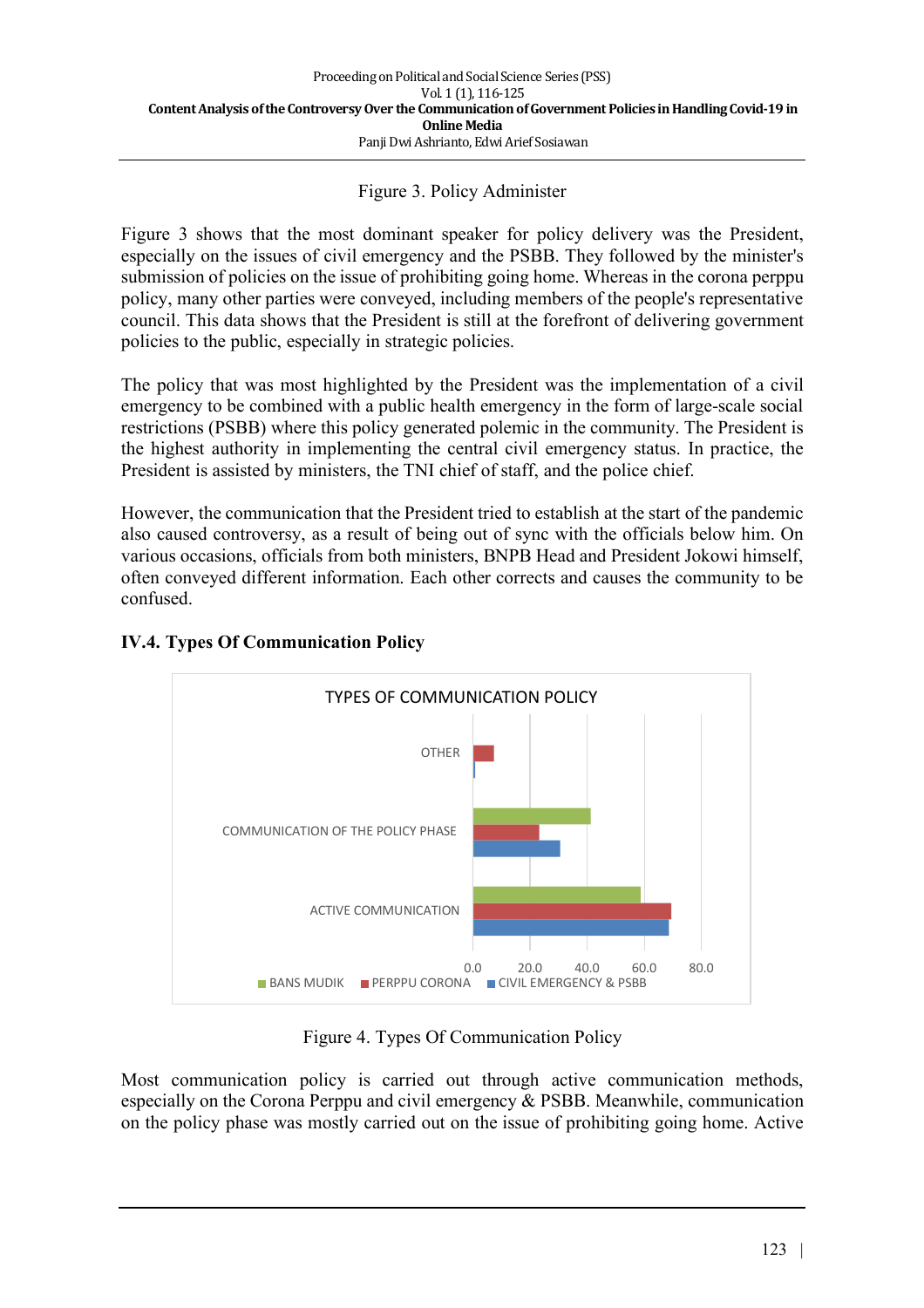communication was carried out in explaining several government efforts to anticipate the spread of the coronavirus in the country. Active communication is quite intensively carried out by the government, for example, in the discourse of the issuance of Perppu No.1 of 2020 concerning "State Financial Policy and Financial System Stability for Handling the COVID-19 Pandemic, in which the government is actively explaining the direction and purpose of issuing the Perppu.

## **IV.5. Policy Impact**





Policy impact. The policy to prohibit going home has produced the most discourses in the community. Discourses that arise due to the prohibition of going home include encouraging the issuance of a fatwa on haram going home by the MUI, imposing fines and sanctions for homecoming offenders, and restrictions on transportation. Meanwhile, the Perppu Corona has generated the most controversy in society. Perppu Number 1 of 2020 concerning "State Financial Policy and Financial System Stability for Handling the COVID-19 Pandemic has reaped many pros and cons. The Perppu has reaped claims from many parties, both from public figures and community organizations. filed by Amien Rais and Din Syamsudin but ultimately failed in court.

Of the three media studied, namely Kompas.com, CNN, and Kumparan on three issues (Corona perppu, Civil Emergency, and PSBB, as well as the ban on going home, the most dominating the news during the period March to May 2020 were the issue of the Perppu Corona and Civil Emergency.

# **V. CONCLUSION AND FURTHER RESEARCH**

There are three significant findings in this study. First, in communicating government policies, the president is still at the forefront of delivering policies. Second, the policies issued by the government are mostly macro policies that deal with the COVID-19 pandemic. Third, the impact resulting from government policies on handling the Covid-19 pandemic has mainly caused controversy.